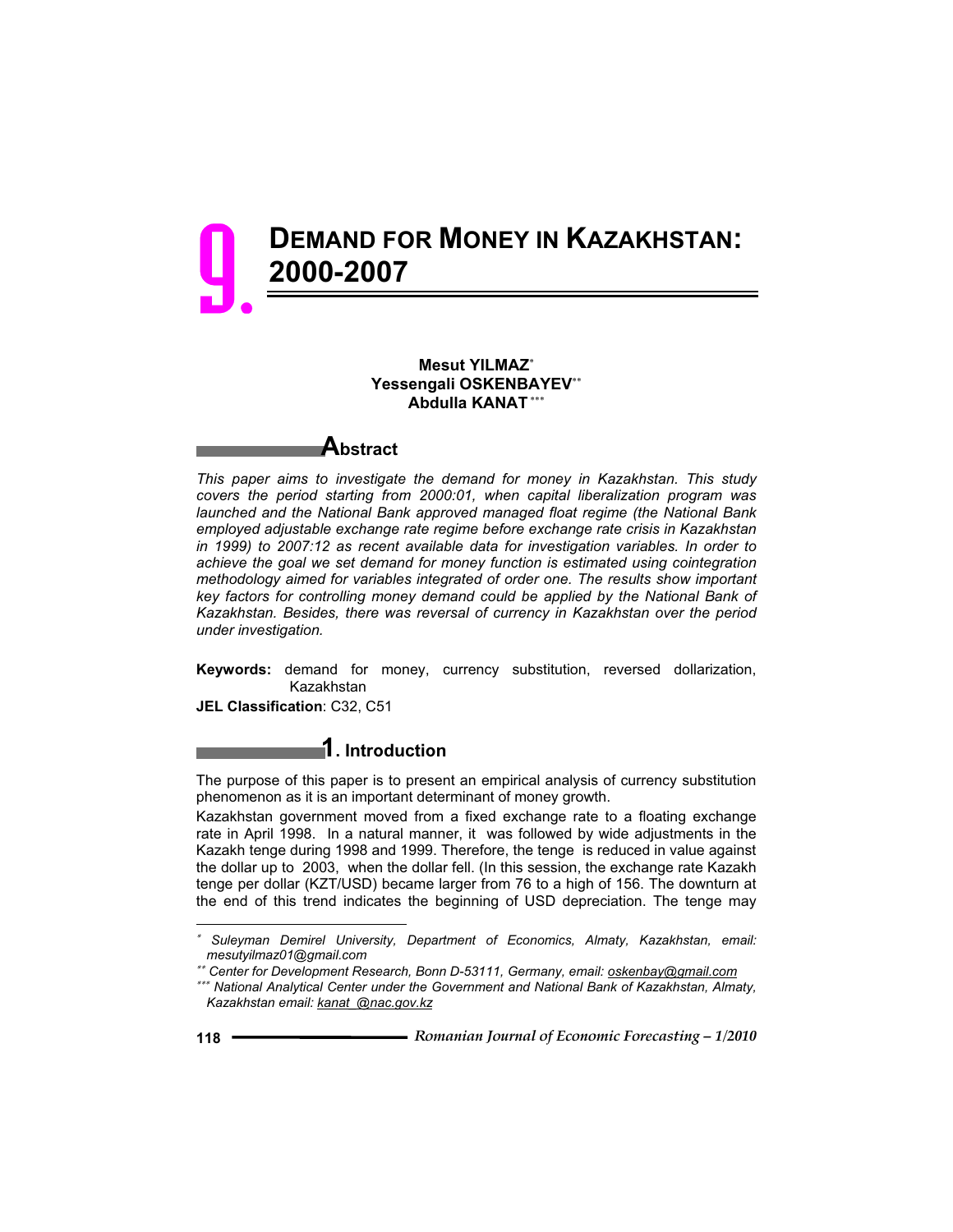have begun to float in 1998, but the real depreciation came in one year, when the price of a dollar in tenge increased 34 percent.) Eicher (2004). Financial crisis that took place in Russia in 1998 led to a tenge depreciation and National Bank of Kazakhstan introduced flexible exchange rate regime. Revaluation of Kazakhstan currency (tenge) against national currencies of trade partners worsened the competitiveness and deteriorated the balance of trade of Kazakhstan as exports started to decline. With the introduction of a flexible exchange rate regime, the National Bank and the Government launched currency liberalization program (Resolution of the Board of the National Bank of Kazakhstan, N369, September 11, 2002).

The National Bank of Kazakhstan changed the official exchange rate mechanism. The new mechanism started from the June 9, 2003. The official exchange rate of tenge to US dollar is the weighted average rate of tenge to US dollar set on the morning session of the Kazakh Stock Exchange on the previous business day.

As the borders of Kazakhstan became free in the world of globalization, the dynamics of currency substitution process is crucial for establishing the relationship between real money balances and essential monetary aggregates. In case of depreciation of domestic currency, especially in countries of high inflation, households tend to lose confidence in domestic currency and start using more stable foreign currency. In short, the causes of currency substitution are high inflation, the real depreciation of domestic currency and interest rate (Girton, L., Don, R., 1981).

Currency substitution has significant inferred meanings for the macroeconomic performance of countries, financing government deficit, determining an appropriate foreign exchange regime. Currency substitution, leading to the decline in domestic money holdings, could cause an economic slowdown and hence worsen the economic crisis (Bahmani- Oskooee and Techaratanachai, 2001).

Currency substitution, an increase in the size of foreign currency deposits leads to a decline in the amount of credits in domestic currency, forcing domestic private firms to borrow in foreign currencies. This increases the currency and default risks of firms, making them more vulnerable to speculative activities. In addition, borrowing in foreign currency leads to an increase in the domestic currency value of foreign currency debt obligations to face devaluation. This causes an enlargement in the demand for foreign currency and, in turn, may result in a downward spiral in the price of domestic currency (Hausmann, 1999).

Oomes and Ohnesorge (2005) estimate the money demand function of Russia, suggesting that money demand does not depend on currency substitution in Russia. One of the previous studies, concerning currency substitution, done by Eicher (2004), suggests that inflation is more important than exchange rates.

A comparative study of money demand in Uzbekistan, investigated by Ranaweera (2003), shows that production and the ratio of curb market rate to the official exchange rate have significant effect on money demand in the long-run equilibrium. In addition to this, short-run money demand tends to converge to long run equilibrium in Uzbek economy.

Another paper describing an analysis of several studies of demand for money applied in industrial and developing countries are worth to bring out here (Sriram, 2001). The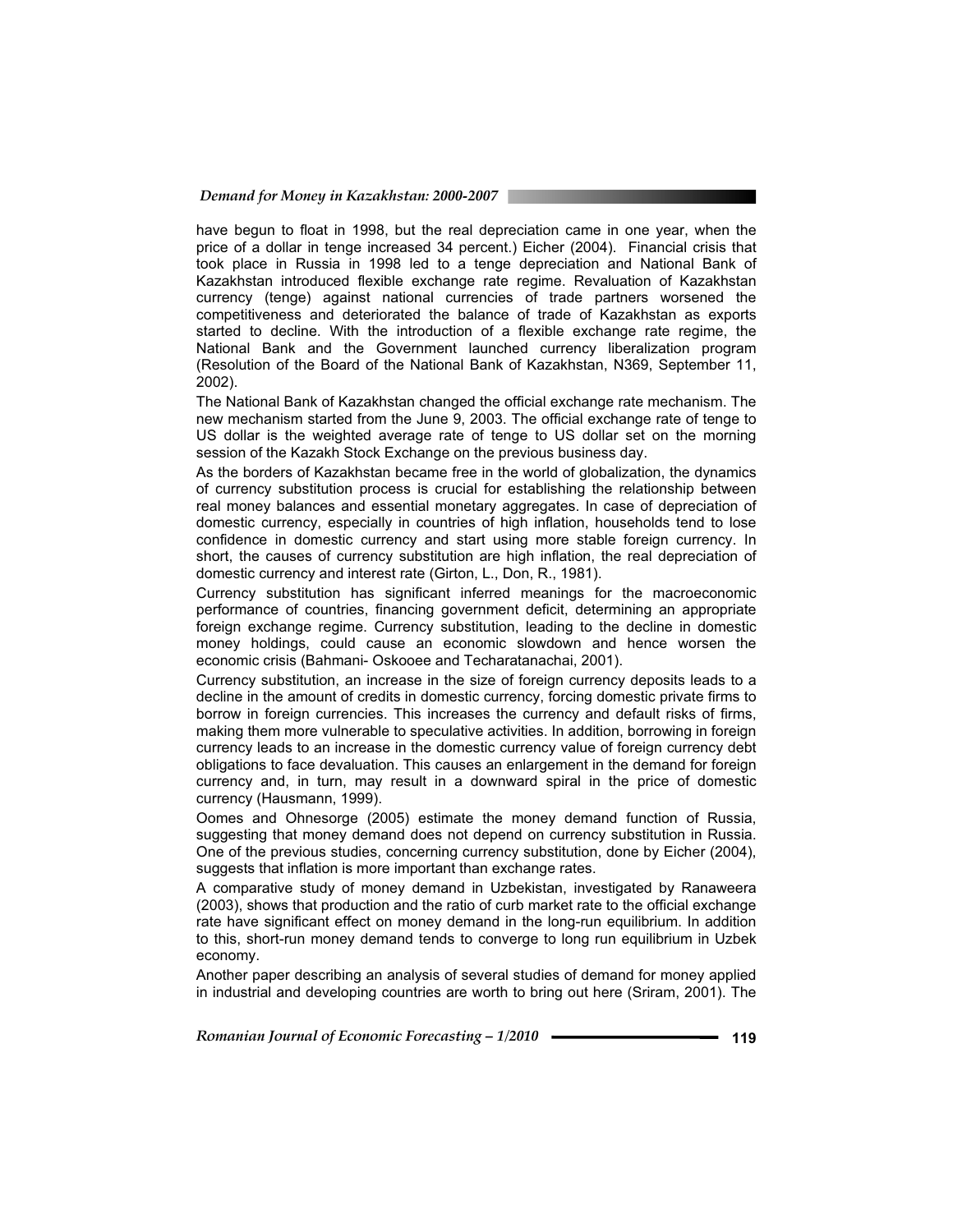study concisely outlines the appropriate modeling of demand for money function. On top of that, the study analyses of the data, variables, methodologies employed for the function, test and findings are discussed as well. It also gives a good interpretation of long-run and short-run elasticities. Concluding the study serves a good reference for studies in the field of money demand.

Our aim in this paper is to investigate the process currency of substitution through the prism of money demand function. To achieve this goal we employed the tools of time series modeling. The remainder of the paper is constructed as follows. Section 2 briefly summarizes the model, data and methodology used in the paper. In Section 3, we discuss empirical results and results of short-term demand for money relationship. The last, Section 4, concludes the paper.

# **2. Data and Methodology**

Demand for money function, applied by Aranga and Nadiri (1981) and Jayaraman and Ward (2000), is employed in our research. The desired demand for real money balances is specified as follows:

 $LM2_{z} = \alpha_0 + \alpha_1 L I I P_z + \alpha_2 I R_z + \alpha_3 L R E E R_E U R O_z + \alpha_4 L R E E R_L U S D_z + \varepsilon_t (1)$ where: M2 real money balances realized by CPI, IIP stands for industrial index of production used as a proxy for GDP, IR refers to interest rate for saving deposits, LREER\_EURO and LREER\_USD are real effective exchange rates for euro and dollar, and represent proxy variables for expected exchange rates, respectively. In order to eliminate heteroskedasticity of series except interest rate, we take their natural logarithm and define them as LM2, LIIP, LREER. The data from 2000:01 to 2007:12 are used and obtained from the National Bank of Kazakhstan web-site, except two variables such as real money balances and industrial index of production, which are supported by National Analytical Center under the Government and the National Bank of Kazakhstan. Series of indexes of industrial production are deseasonalized Hodrick-Prescott methodology. Calculation methodology of real effective exchange rate index (REER), carried by the National Bank, is as follows:

$$
RBER=100^{\ast}\Pi_{i}(\Delta S_{i} \cdot (P^{d}/P_{i}^{f}))^{w}, \qquad (2)
$$

where:  $P_i^f$ - price level in i country – trade partner of Kazakhstan;

- P<sup>d</sup> price level in Kazakhstan;
- $\Pi_i$  multiplication of tenge exchange rate against trade partner countries currencies change indices, corrected for relative prices taking into account normalized weight of a country in the total country group commodity trade turnover;
- $\Delta S_i$  tenge exchange rate change (S<sub>i</sub> is direct quotation of tenge, meaning domestic currency per unit of foreign currency).

Concerning the directions of the coefficients, the following signs are expected:

## $\alpha_1 > 0$ ;  $\alpha_2$ ,  $\alpha_3$ ,  $\alpha_4 < 0$

We expect a positive sign for IIP as an increase in economic activity causes a greater demand for money. Identically, the sign for interest rate expected to be negative, meaning that interest rate for deposits increase leads to money demand decrease as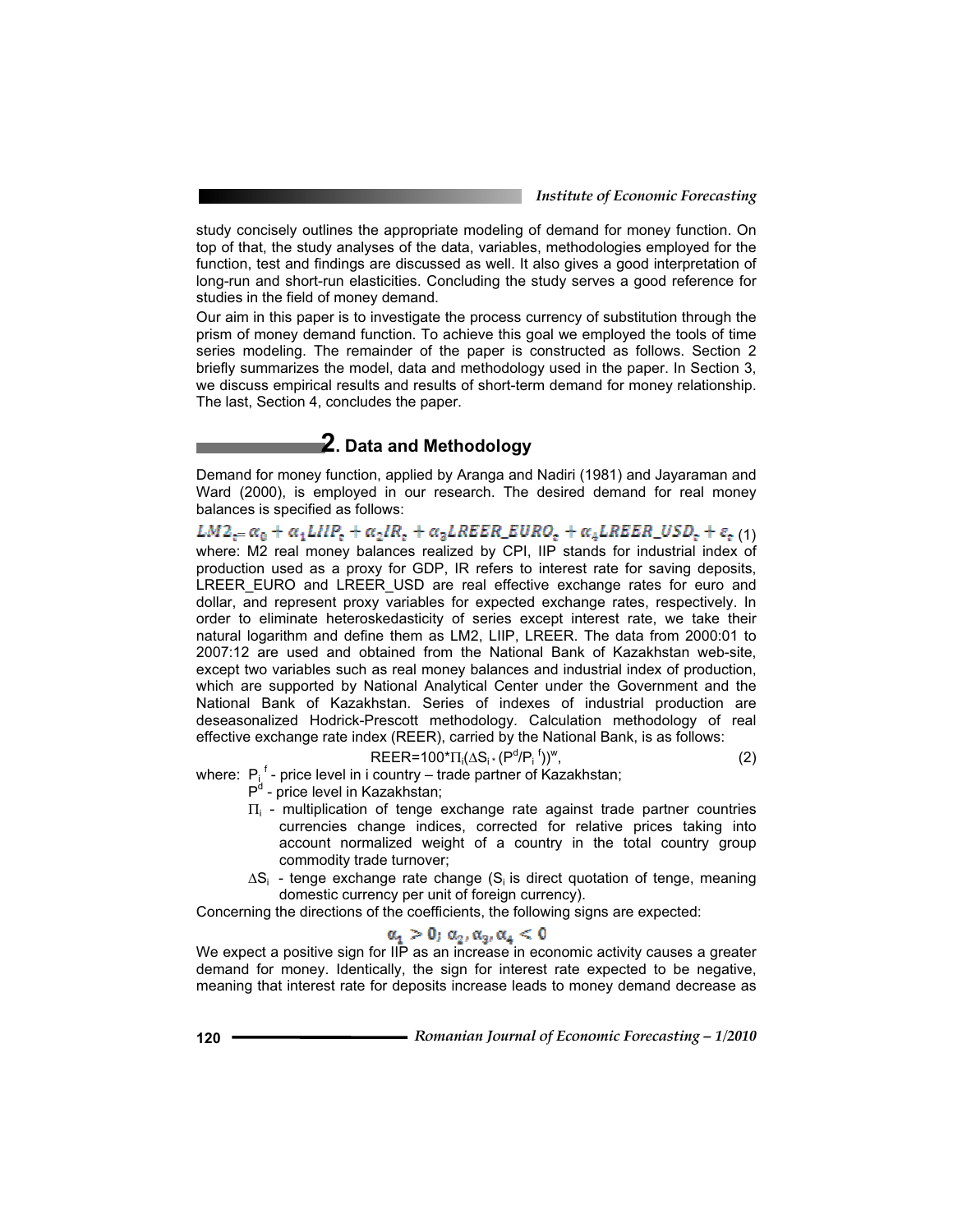it is considered an opportunity cost for holding cash. Exchange rate expectations of euro and dollar sings, estimated as domestic currency per unit of foreign currency, are expected to be negative also because an increase in expected appreciation leads to an increase of the demand for domestic currency due to the fact that domestic currency becomes more preferable as the expected return from domestic currency. The dynamics and trend of the variables are graphically presented in Figure 1.

**Figure 1 Trend of the Variables in the Model (Period 2000:01-2000:12)** 



*Romanian Journal of Economic Forecasting – 1/2010* **121**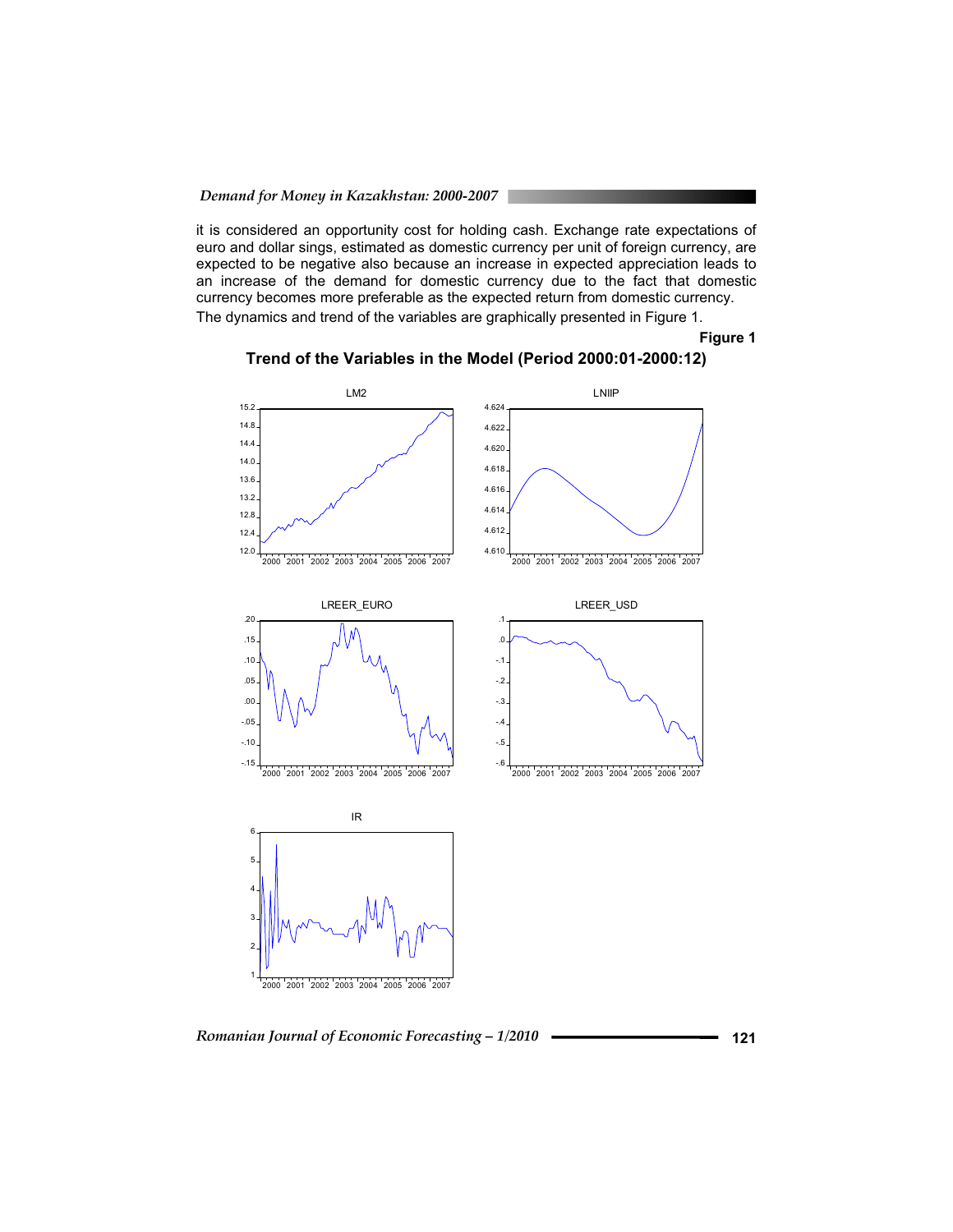*Institute of Economic Forecasting*

As one may see in Figure 1 above, the M2, IIP, REER variables have increasing trend. Although, interest rate has most of the time an unstable and fluctuating trend, it started to go up over recent years. Besides, Figure 1 shows that variables are not stationary. Non-stationarity of the variables implies that we face a spurious regression problem. In order to avoid the spurious regression problem several methods are suggested. If series are integrated of order one, meaning they are stationary at first differences, cointegration relationship could be examined by two methods: Engle and Granger (1987); Johansen (1988) and Johansen and Juselius (1990) approaches. Advantage of the Johansen approach is that Engle and Granger becomes invalid if there is more than one cointegrating relationship. Error Correction Models method developed by them has been proved successful as it separates out long-run and short-run equilibrium.

## **3. Empirical Analysis of Demand for Money in Kazakhstan**

Unbiasedness is an important property of an estimator, which is held in the LS case for static models. In dynamic models and more generally in the models with stochastic regressors, unbiasadness can no longer be achieved. In such cases, consistency replaces inbiasadness as a desirable property.

Therefore, it is necessary to conduct unit root tests in first step before proceeding with the model in consideration. At present Augmented Dickey-Fuller (ADF, 1979) and Phillips-Perron (PP, 1988) tests are widely applied in the academia to examine the stationarity of time series. The key characteristic of these tests is that the performance of these tests can be sensitive to the lag choice. Comparing with ADF test, PP unit root test shows relatively good power (Cheung, Y., Lai, K. S., 1997). It is well know that ADF test statistics, in case of autocorrelation of error term, are affected asymptotically. Schwert (1989) states that the PP tests reject the true null hypothesis too often in the case of negative correlation and too seldom when positive correlation occurs. All in all the clear advantage of operating both tests is that they keep us from choosing the truncation lag arbitrarily and possibly incorrectly. The unit root tests are summarized in Table 1 below.

#### **Table 1**

| Variables  | ADF t-statistics (Level) |                 | ADF t-statistics (First   |                 | Likely      |
|------------|--------------------------|-----------------|---------------------------|-----------------|-------------|
|            |                          |                 | Difference)               |                 | degree of   |
|            | Without Tend             | With Trend      | Without Tend   With Trend |                 | integration |
| ILM 2      | $-0.299(0)$              | $-2.331(3)$     | $-10.103(0)*$             | $-10.086(0)$ *  | I(1)        |
| LIIP       | $-0.166(0)$              | $-2.892(3)$     | $-10.441(0)*$             | $-10.384(0)*$   | I(1)        |
| LREER USD  | 1.150(1)                 | $-1.993(1)$     | $-5.666(0)^{*}$           | $-6.001(0)*$    | I(1)        |
| LREER EURO | $-0.452(4)$              | $-0.961(2)$     | $-7.895(1)^{*}$           | $-7.904(1)^{*}$ | $\vert(1)$  |
| IR         | $-8.810(0)*$             | $-8.900(0)^{*}$ | $-7.723(4)^{*}$           | $-7.680(0)*$    | I(1)        |

**The ADF test results** 

*Note: Numbers in brackets are the duration of delays determined according to Akaike Information Criterion.*

*\* Implies 1% level significance,\*\* implies 5% level significance, \*\*\* implies 10% level significance.*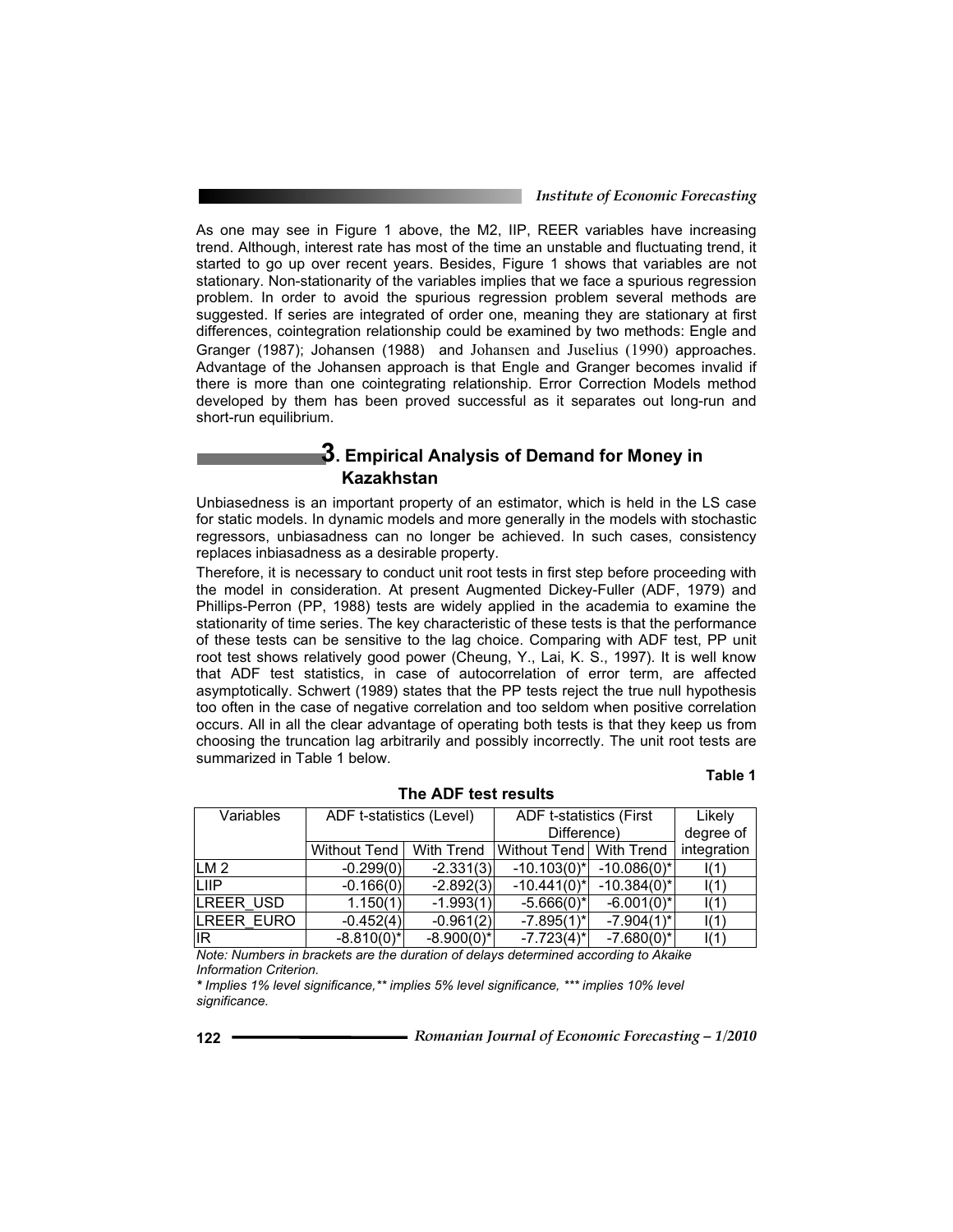#### **Table 2**

| Variables        | Phillips-Perron t-statistics |                   | <b>Phillips-Perron t-statistics</b> |                   | Likely degree  |
|------------------|------------------------------|-------------------|-------------------------------------|-------------------|----------------|
|                  | (Level)                      |                   | (First Difference)                  |                   | of integration |
|                  | Without                      | <b>With Trend</b> | Without                             | <b>With Trend</b> |                |
|                  | Tend                         |                   | Tend                                |                   |                |
| ILM <sub>2</sub> | $-0.288(2)$                  | $-3.424(4)***$    | $-8.845(2)$ *                       | $-8.781(2)^{*}$   | $\vert$ (1)    |
| LIIP             | $-0.697(3)$                  | $-3.133(4)$       | $-9.415(3)^{*}$                     | $-9.388(3)^{*}$   | 1(1)           |
| LREER USD        | 0.946(2)                     | $-2.696(2)$       | $-4.927(4)^{*}$                     | $-5.044(4)^{*}$   | $\vert$ (1)    |
| LREER EURO       | $-0.251(3)$                  | $-2.418(12)$      | $-6.729(7)$ *                       | $-7.031(14)^{*}$  | $\vert$ (1)    |
| lıR.             | $-8.910(4)^{*}$              | $-8.980(4)^{*}$   | $-18.114(3)^{*}$                    | $-17.973(3)^{*}$  | $\vert$ (1)    |

**The Phillips-Perron test results** 

*Note: Numbers in brackets are the duration of delays determined according to Newey-West using Bartlett kernel bandwidth. \* implies 1% level significance,\*\* implies 5% level significance, \*\*\* implies 10% level significance.*

As it is seen in Tables 1 and 2, all variables in questions appear to be stationary at first difference according to ADF and PP tests. As the number of lagged differences included in the Dickey-Fuller test, we use values suggested by the AIC criterion when employing maximum lag order of p(max)=24, while PP test employing Bartlett kernel bandwidth. Moreover, in ADF test, compared with level test regressions, the number of lagged differences keeps decreasing. The conclusions of the ADF test for these variables are quite clear, as well as PP test. The test statistics for the real money balances and interest rates, however, are only slightly appearing to be stationary at levels. This situation satisfies error correction model for all variables in question. Given the integration and trending properties of the time series the cointegration between the five variables is possible.

*3.1. Cointegration Test*  Therefore, the next step in our analysis is the specification of an initial, unrestricted VAR model that forms the basis for cointegration tests and error correction representation. For this purpose we employ information criteria to select the lag length of VAR specification. The typical model selection process is related to the trade off of the bias with specific parametrization and inefficiency of overparametrization.

Different criteria specifying the lag length are used in our research. One of them, Final Prediction Error by Akaike (1969 and 1970), which gives more weight to unbiasadness over efficiency, while selecting too large lags. The second one, Schwartz Information Criterion (1978), which selects correct lags asymptotically, however selects too short lags. Next one, Akaike Information Criterion (1970, 1973 and 1974) assumed generally not consistent according to Shibata (1976). The last one is Hannan-Quinn information criterion (1979) that selects optimal lags correctly, while it has a disadvantage in being biased for large samples.

The results of the procedures are given in Table 3. We report the information criteria FPE, AIC, SC and HQ together with the test statistics for LM autocorrelation test. According to the statistics of these tests the smallest critical value is determined as the optimal duration of the lag. However, the hypothesis of autocorrelation existence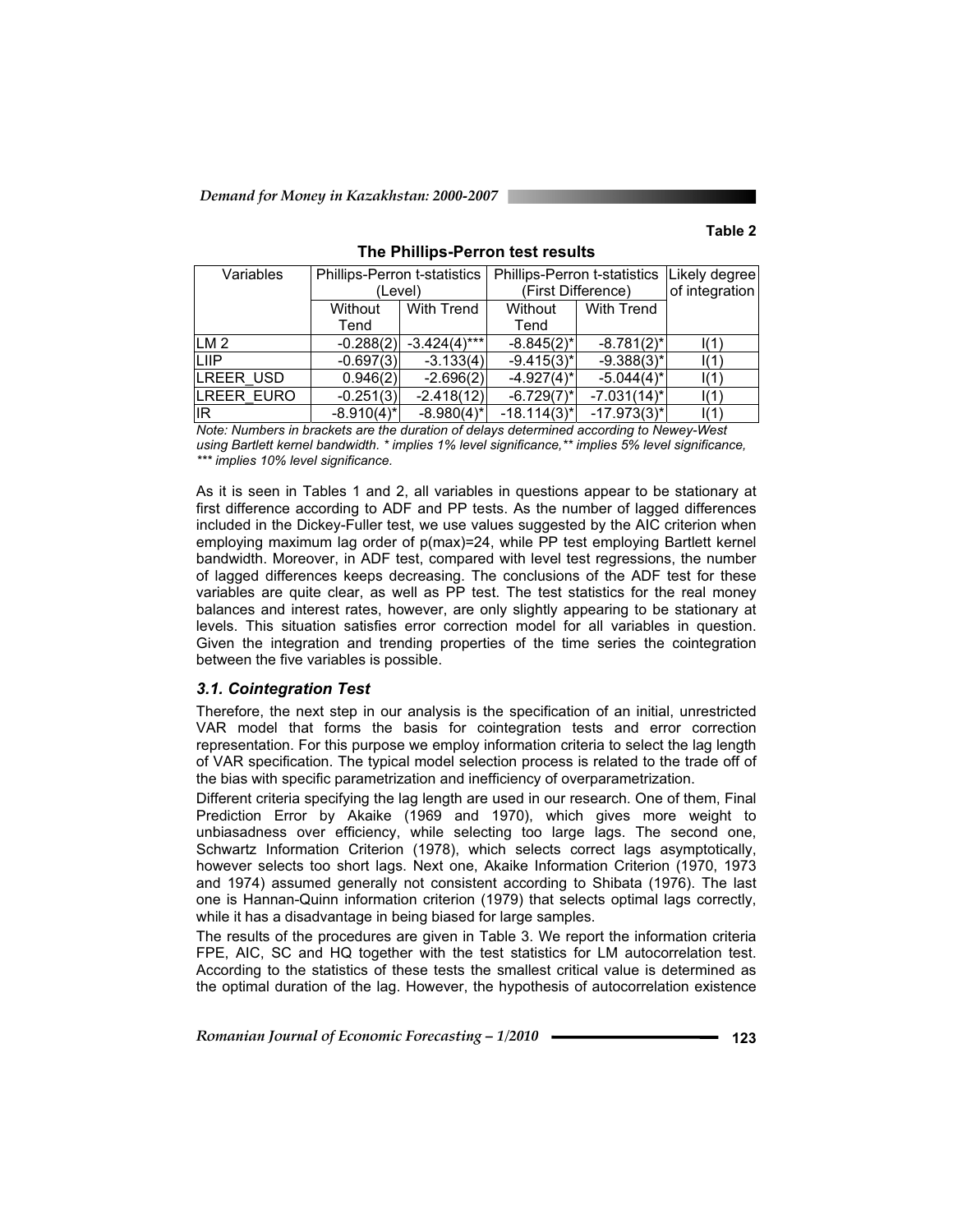*Institute of Economic Forecasting*

has to be rejected. In this study maximum duration of lags has been taken as 12. The number of lags which minimize AIC, FPE and LM are detected to be 12, while the number that satisfies SC and HQ is 1. However there is autocorrelation problem exists at lag one level. Therefore, lag order 12 seems promising as no autocorrelation has been rejected for the lag order in question.

#### **Table 3**

| Lag | LR        | FPE        | AIC          | <b>SC</b>    | HQ           |
|-----|-----------|------------|--------------|--------------|--------------|
|     | ΝA        | 1.38e-09   | $-6.209241$  | $-6.064549$  | $-6.151076$  |
|     | 868,8080  | 3.65e-14   | $-16.75257$  | $-15.88442*$ | $-16.40358*$ |
| 2   | 45.99149  | $3.55e-14$ | $-16.78735$  | $-15.19574$  | $-16.14754$  |
| 3   | 34.63177  | $3.93e-14$ | $-16.70140$  | -14.38634    | $-15.77077$  |
| 4   | 27.25279  | 4.77e-14   | -16.53875    | $-13.50023$  | $-15.31729$  |
| 5   | 16.36217  | 6.86e-14   | $-16.22562$  | -12.46364    | $-14.71333$  |
| 6   | 42.22046  | 6.07e-14   | $-16.42699$  | $-11.94156$  | $-14.62388$  |
|     | 30.01777  | 6.59e-14   | $-16.45712$  | $-11.24823$  | -14.36319    |
| 8   | 17.66567  | 9.29e-14   | $-16.27271$  | $-10.34036$  | -13.88796    |
| 9   | 35.66991  | 8.20e-14   | -16.61616    | -9.960350    | -13.94058    |
| 10  | 38.58219  | 6.23e-14   | $-17.19008$  | -9.810812    | -14.22368    |
| 11  | 24.82181  | 7.00e-14   | -17.48133    | $-9.378610$  | $-14.22411$  |
| 12  | 47.94555* | 2.77e-14*  | $-18.97068*$ | $-10.14450$  | $-15.42263$  |

#### **Statistics for Selecting the Lag Order**

*Note: \* indicates lag order selected by the criterion;* 

*NA – not applicable;* 

*\* shows 1%,\*\* 5%, \*\*\*10% significance levels and imply hat there is autocorrelation between error terms; \*\*\* indicates autocorrelation in lag order.*

Following Johansen and Jueselius (1990) cointegration test is conducted. Cointegration refers to the possibility that non-stationary series may have a linear combination that is stationary. Such a linear combination implies that long-run equilibrium relationship among variables exists. Table 4 below represents the cointegration test which indicates a long run equilibrium relationship between the series. A brief description of this test is as follows:

$$
\Delta X_{\rm c} = \sum_{i=1}^{p-1} \Gamma_i \Delta X_{\rm c-i} + \pi X_{\rm c-1} + \varepsilon_{\rm c} \tag{1}
$$

where: Xt and Et are (n<sup>\*1</sup>) vectors and Pi is (n<sup>\*</sup>n) matrix of parameters.

**Table 4**

**Johansen Cointegration Test (Trace Statistics)** 

| Hypothesized   | Eigenvalue | Trace            | 5 Percent             | 1 Percent             |
|----------------|------------|------------------|-----------------------|-----------------------|
| No. of $CE(s)$ |            | <b>Statistic</b> | <b>Critical Value</b> | <b>Critical Value</b> |
| None **        | 0.915      | 421.69           | 69.82                 | 77.82                 |
| At most 1 **   | 0.683      | 217.38           | 47.86                 | 54.68                 |
| At most 2 **   | 0.639      | 121.96           | 29.80                 | 35.46                 |
| At most 3 **   | 0.322      | 37.42            | 15.50                 | 19.94                 |
| At most 4 **   | 0.061      | 5.19             | 3.84                  | 6.63                  |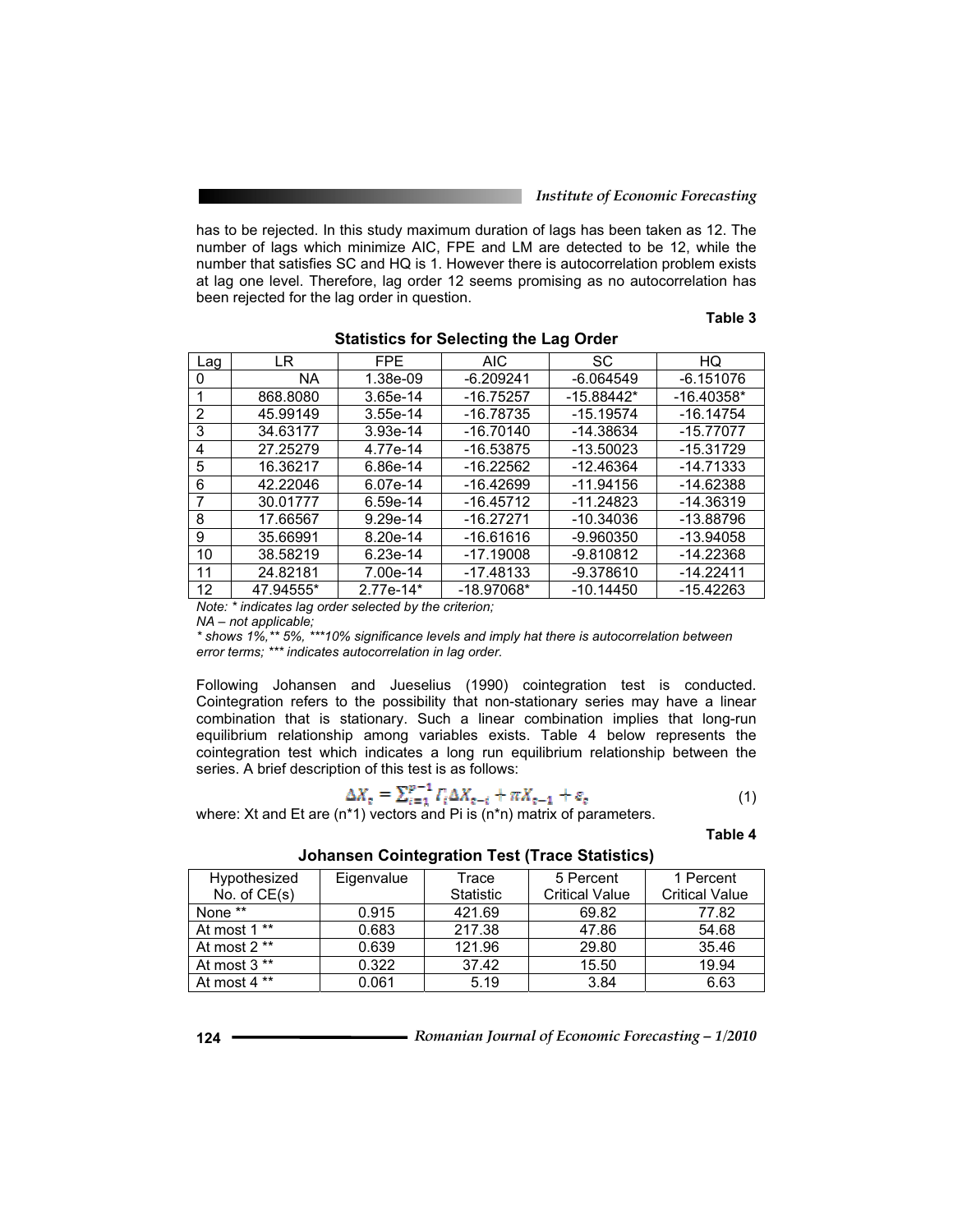#### **Table 5**

| Hypothesized   | Eigenvalue | Max-Eigen | 5 Percent             | 1 Percent             |
|----------------|------------|-----------|-----------------------|-----------------------|
| No. of $CE(s)$ |            | Statistic | <b>Critical Value</b> | <b>Critical Value</b> |
| None **        | 0.915      | 204.31    | 33.88                 | 39.37                 |
| At most 1 **   | 0.683      | 95.42     | 27.58                 | 32.71                 |
| At most 2 **   | 0.639      | 84.55     | 21.13                 | 25.86                 |
| At most 3 **   | 0.322      | 32.22     | 14.26                 | 18.52                 |
| At most 4 **   | 0.061      | 5.19      | 3.84                  | 6.63                  |

#### **Johansen Cointegration Test (Max-Eigen Statistics)**

Trace test indicate 5 cointegrating equations at 5% significance level and 4 cointegrating equation at 1% levels. Max-Eigen Statistics determines 5 equations at 5% level and 4 equations at 1% level. Therefore, it is expected that these real money balances, economic performance, real exchange rates of the currencies and interest rate will show a long-run equilibrium relationship.

#### **Table 6**

| Variables      | Coefficients | T-statistics |
|----------------|--------------|--------------|
| $LM2(-1)$      |              |              |
| $LHP(-1)$      | $-20.905$    | $2.97*$      |
| $IR(-1)$       | 0.231        | $15.16*$     |
| LREER_EURO(-1) | 0.183        | 1.41         |
| LREER USD(-1)  | 6.171        | $51.62*$     |
| Log likelihood |              | 1922.776     |

#### **The Cointegration Estimates**

*Note:\*Significant 1% level.*

The second column of standardized eigenvectors in Table 6 can be interpreted as the long-run demand for real M2 and the equation is as follows:

 LM2 = 20.905\*LIIP - 0.231\*IR - 0.183\*LREER\_EURO - 6.171\*LREER\_USD (1) All coefficients have the expected positive signs. Thus, we conclude that all of the coefficients signs are consistent with theory. Moreover, all of them significant even at 1% level. Generally speaking, the coefficients carry the expected magnitudes. The only variables which causes probably some concern is LIIP, wich is much greater than one. The coefficients could be interpreted as 1% increase of LIIP, IR, LREER\_EURO and LREER\_EURO leads to 7.978, 0.036, 0.016 and 0.431 percent increase in real money balances (LM2).

## **4. Short-Run Relationship**

Once the long-run relationship is established, short-run equilibrium can be obtained. For determening the short-run relationship between the variables the error correction model can be obtained of the form: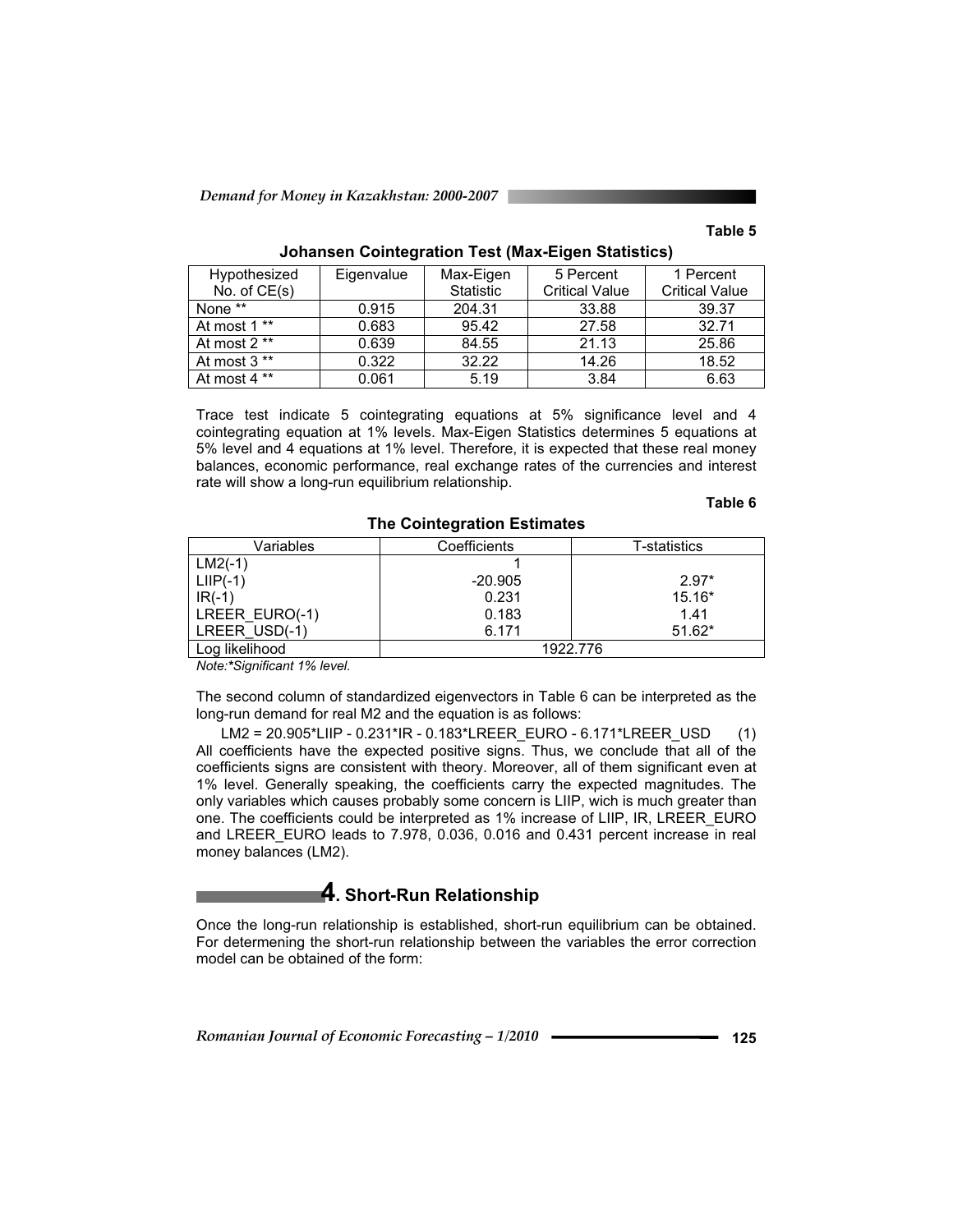*Institute of Economic Forecasting*

$$
\Delta LM_{2s} = \alpha_0 + \alpha_1 ECM_{s-1} + \sum_{i=1}^{m} \alpha_{2i} \Delta LM_{2s-i} + \sum_{i=0}^{n} \alpha_{3i} \Delta LIP_{s-i} + \sum_{i=0}^{n} \alpha_{4i} \Delta LREER\_USD_{s-i} + \sum_{i=0}^{n} \alpha_{si} \Delta LREER\_USD_{s-i}
$$
\n
$$
(2)
$$

In equation above,  $ECM = 1$  is one period lag value of error terms that are obtained from the long-run relationship. It shows how much of the disequilibrium in the shortrun will be eliminated in the long-run.

### **Table 7**

| 4.375*<br>0.389<br>$DLM2(-1)$<br>$2.634**$<br>$DLM2(-2)$<br>0.021<br>$DLM2(-3)$<br>0.321<br>$2.974*$<br>$DLM2(-4)$<br>0.001<br>0.157<br>$DLM2(-6)$<br>0.302<br>2.839*<br>2.490**<br>0.251<br>DLM2(-12)<br>$DIR(-1)$<br>$-0.002$<br>$-2.671*$<br>$-0.002$<br>$-2.506**$<br>$DIR(-7)$<br>$DIR(-8)$<br>$-0.003$<br>$-3.760*$<br>$DIR(-9)$<br>$-2.863*$<br>$-0.002$<br>DLREER USD(-4)<br>$-1.977***$<br>$-0.072$<br>DLREER_USD(-8)<br>$-0.145$<br>$-3.865*$<br>0.100<br>2.343**<br>DLREER_USD(-10)<br>DLREER USD(-11)<br>$-0.091$<br>$-2.086**$<br>DLREER EURO(-9)<br>$-0.055$<br>$-3.230*$<br><b>DLIIP</b><br>8.795<br>104.678*<br>$DLIP(-1)$<br>$-3.162$<br>$-4.050*$<br>$DLIP(-3)$<br>$-2.774$<br>$-2.974*$<br>$DLIP(-6)$<br>$-2.715*$<br>$-2.469$<br>$DLIP(-12)$<br>$-2.263$<br>$-2.628**$<br>С<br>$-0.001$<br>$-1.543$<br>$ECM(-1)$<br>$-3.876*$<br>$-0.079$<br>0.996700<br>R-squared<br>0.995564<br>Adjusted R-squared<br>S.E. of regression<br>0.003157 | Variables           | Coefficients | <b>T-statistics</b> |
|------------------------------------------------------------------------------------------------------------------------------------------------------------------------------------------------------------------------------------------------------------------------------------------------------------------------------------------------------------------------------------------------------------------------------------------------------------------------------------------------------------------------------------------------------------------------------------------------------------------------------------------------------------------------------------------------------------------------------------------------------------------------------------------------------------------------------------------------------------------------------------------------------------------------------------------------------------|---------------------|--------------|---------------------|
|                                                                                                                                                                                                                                                                                                                                                                                                                                                                                                                                                                                                                                                                                                                                                                                                                                                                                                                                                            |                     |              |                     |
|                                                                                                                                                                                                                                                                                                                                                                                                                                                                                                                                                                                                                                                                                                                                                                                                                                                                                                                                                            |                     |              |                     |
|                                                                                                                                                                                                                                                                                                                                                                                                                                                                                                                                                                                                                                                                                                                                                                                                                                                                                                                                                            |                     |              |                     |
|                                                                                                                                                                                                                                                                                                                                                                                                                                                                                                                                                                                                                                                                                                                                                                                                                                                                                                                                                            |                     |              |                     |
|                                                                                                                                                                                                                                                                                                                                                                                                                                                                                                                                                                                                                                                                                                                                                                                                                                                                                                                                                            |                     |              |                     |
|                                                                                                                                                                                                                                                                                                                                                                                                                                                                                                                                                                                                                                                                                                                                                                                                                                                                                                                                                            |                     |              |                     |
|                                                                                                                                                                                                                                                                                                                                                                                                                                                                                                                                                                                                                                                                                                                                                                                                                                                                                                                                                            |                     |              |                     |
|                                                                                                                                                                                                                                                                                                                                                                                                                                                                                                                                                                                                                                                                                                                                                                                                                                                                                                                                                            |                     |              |                     |
|                                                                                                                                                                                                                                                                                                                                                                                                                                                                                                                                                                                                                                                                                                                                                                                                                                                                                                                                                            |                     |              |                     |
|                                                                                                                                                                                                                                                                                                                                                                                                                                                                                                                                                                                                                                                                                                                                                                                                                                                                                                                                                            |                     |              |                     |
|                                                                                                                                                                                                                                                                                                                                                                                                                                                                                                                                                                                                                                                                                                                                                                                                                                                                                                                                                            |                     |              |                     |
|                                                                                                                                                                                                                                                                                                                                                                                                                                                                                                                                                                                                                                                                                                                                                                                                                                                                                                                                                            |                     |              |                     |
|                                                                                                                                                                                                                                                                                                                                                                                                                                                                                                                                                                                                                                                                                                                                                                                                                                                                                                                                                            |                     |              |                     |
|                                                                                                                                                                                                                                                                                                                                                                                                                                                                                                                                                                                                                                                                                                                                                                                                                                                                                                                                                            |                     |              |                     |
|                                                                                                                                                                                                                                                                                                                                                                                                                                                                                                                                                                                                                                                                                                                                                                                                                                                                                                                                                            |                     |              |                     |
|                                                                                                                                                                                                                                                                                                                                                                                                                                                                                                                                                                                                                                                                                                                                                                                                                                                                                                                                                            |                     |              |                     |
|                                                                                                                                                                                                                                                                                                                                                                                                                                                                                                                                                                                                                                                                                                                                                                                                                                                                                                                                                            |                     |              |                     |
|                                                                                                                                                                                                                                                                                                                                                                                                                                                                                                                                                                                                                                                                                                                                                                                                                                                                                                                                                            |                     |              |                     |
|                                                                                                                                                                                                                                                                                                                                                                                                                                                                                                                                                                                                                                                                                                                                                                                                                                                                                                                                                            |                     |              |                     |
|                                                                                                                                                                                                                                                                                                                                                                                                                                                                                                                                                                                                                                                                                                                                                                                                                                                                                                                                                            |                     |              |                     |
|                                                                                                                                                                                                                                                                                                                                                                                                                                                                                                                                                                                                                                                                                                                                                                                                                                                                                                                                                            |                     |              |                     |
|                                                                                                                                                                                                                                                                                                                                                                                                                                                                                                                                                                                                                                                                                                                                                                                                                                                                                                                                                            |                     |              |                     |
|                                                                                                                                                                                                                                                                                                                                                                                                                                                                                                                                                                                                                                                                                                                                                                                                                                                                                                                                                            |                     |              |                     |
|                                                                                                                                                                                                                                                                                                                                                                                                                                                                                                                                                                                                                                                                                                                                                                                                                                                                                                                                                            |                     |              |                     |
|                                                                                                                                                                                                                                                                                                                                                                                                                                                                                                                                                                                                                                                                                                                                                                                                                                                                                                                                                            |                     |              |                     |
|                                                                                                                                                                                                                                                                                                                                                                                                                                                                                                                                                                                                                                                                                                                                                                                                                                                                                                                                                            | Durbin-Watson stat. | 1.941228     |                     |

**The Estimation of Error Correction** 

*Note: Significant at \*1%, \*\*5%, \*\*\*10%.*

| Diagnostic Test                                |                |  |  |  |
|------------------------------------------------|----------------|--|--|--|
| Serial Correlation                             |                |  |  |  |
| Breusch-Godfrey serial correlation F-statistic | 0.418(0.949)   |  |  |  |
| LM test (c2-statistic)                         | 7.713 (0.807)  |  |  |  |
| AR Conditional. Heteroskedasticity             |                |  |  |  |
| <b>ARCH LM test</b>                            | 0.885(0.566)   |  |  |  |
| c2-statistic                                   | 10.990 (0.530) |  |  |  |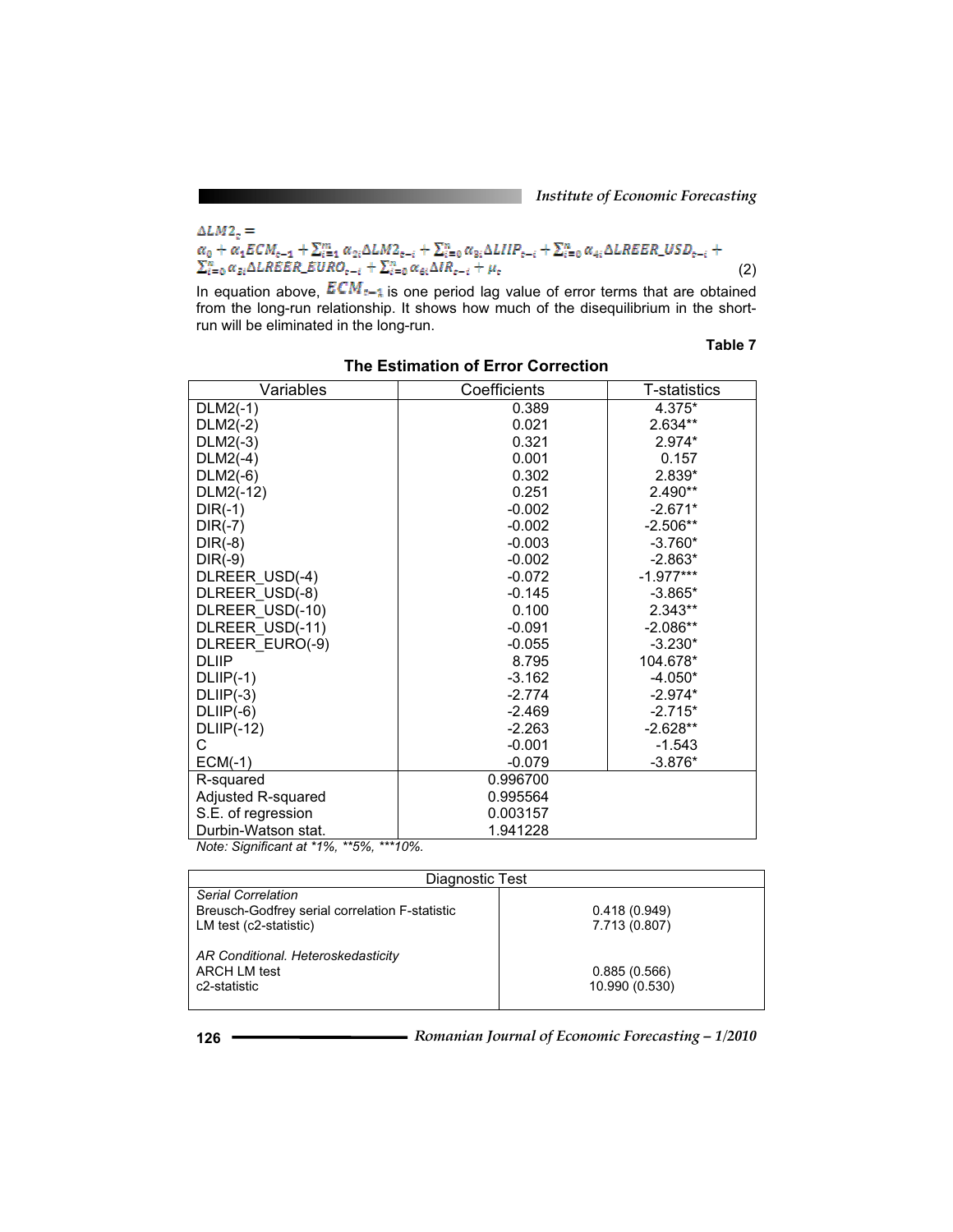| Diagnostic Test                                                                    |                                 |  |  |  |
|------------------------------------------------------------------------------------|---------------------------------|--|--|--|
| White Heteroskedasticity Test<br>F-statistic<br>c2-statistic                       | 1.631 (0.061)<br>52.402 (0.130) |  |  |  |
| <b>Specification Error</b><br>Ramsey RESET test F-statistic<br><b>LR Statistic</b> | 2.740 (0.103)<br>3.706(0.054)   |  |  |  |
| Normality<br>Jarque-Bera statistic                                                 | 0.066(0.967)                    |  |  |  |

The results indicate that in the short-run most of the variables are significant in explaining short-run variations in the demand for money, meaning that economic agents in Kazakhstan are responsive as well as in the long run. However, most of the variables have the wrong signs, which contradict the theory. The intuition behind this phenomenon could be interplay between variables.

Besides, ECM term has been found to be equal to the number between 0 and 1 possessing a negative sign. This result shows that currency substitution is reversed for Kazakhstan in the short run.

# **5. Concluding Remarks**

The results of the study have an importance as to point some crucial findings on regulating monetary policy in Kazakhstan. The challenge for policymakers, for example, could be sustaining low inflation rates.

One of the concerns here is the currency substitution phenomenon in Kazakhstan. This phenomenon is an important issue for most transition countries, especially during the implementation of a liberal regime. Currency substitution takes place due to the fact that economic agents lose their confidence in the domestic currency and start more sound currencies such as euro and dollar in the case of Kazakhstan. However, reversed currency substitution in Kazakhstan implies that effective and sound monetary policy resulting in stability of domestic currency (Kazakhstan tenge), eventually causes the reversal of the currency substation process according to our model results and estimates. This is the fact for Kazakhstan, derived from data between years 2000:01 and 2007:12 for short-run as well as for the long-run. An improvement of monetary policy in Kazakhstan tenge started to gain confidence, meaning that economic agents preferred domestic currency over this period. This finding is important because it frames the viability of a stable monetary policy.

## **References**

- Akaike, H. (1974), "A New Look at the Statistical Model Identification", *IEEE Trans. Automat. Contr.* 19: 716-723
- Akaike, H. (1970), "Statistical Predictor Identification", *Ann. Inst. Statist. Math*., 22, 203-217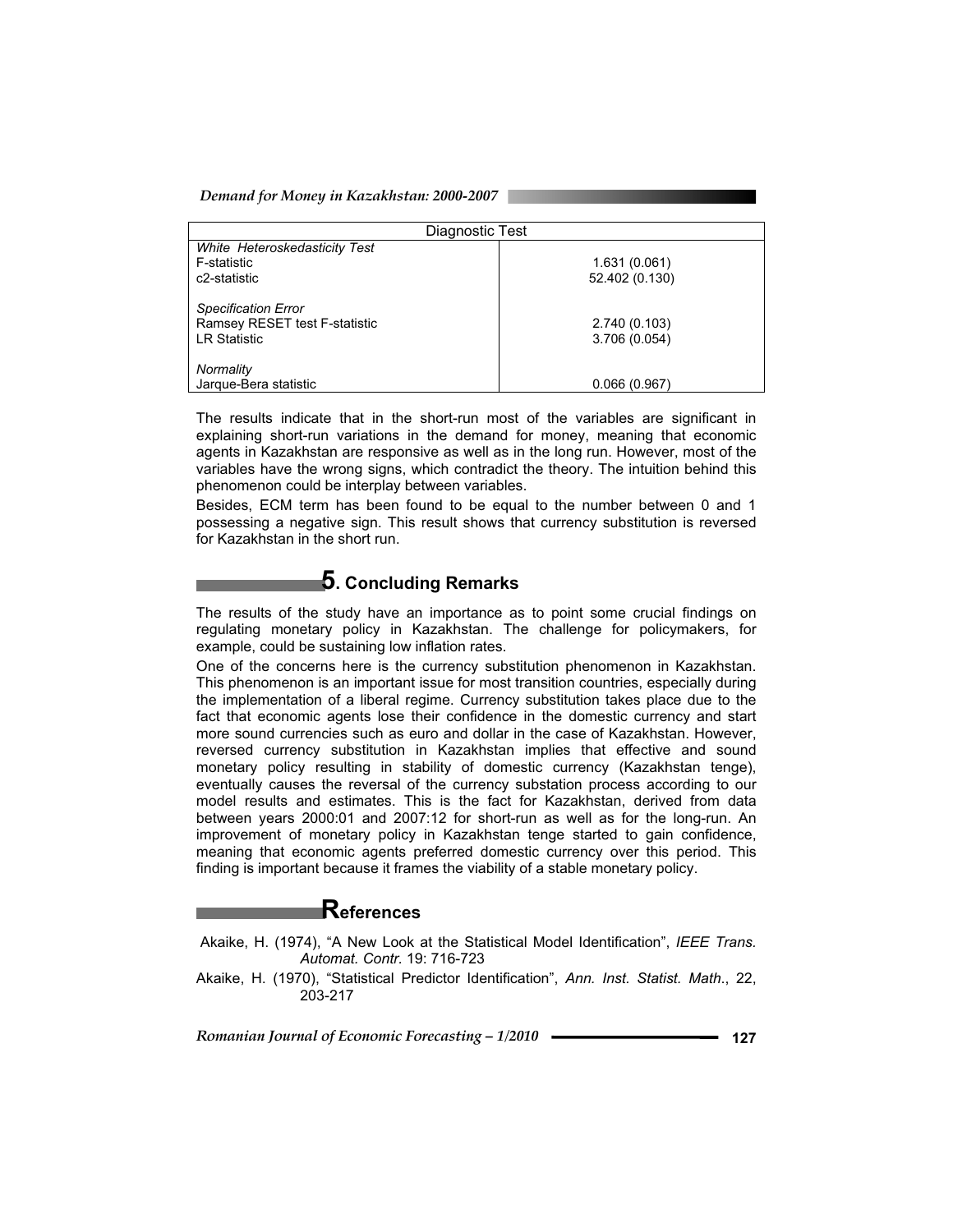- Arango, S. and M. Nadiri, (1981), "Demand for Money in Open Economies", *Journal of Monetary Economics*, pp. 69-83
- Bahmani-Oskooee, M. and A. Techaratanachai, (2001), "Currency substitution in Thailand," *Journal of Policy Modelling*, 23: 141-145.
- Cheung, Yin-Wong, Lai, Kon S. (1997), "Bandwidth Selection, Prewhitening, and The Power of The Phillips-Perron Test", *Economic Theory*, 13( 5): 679-691
- Dickey, D. and W. Fuller, (1979), "Distribution of the Estimators for Autoregressive Time Series With a Unit Root", *Journal of American Statistical Association*, 74: 427-431.
- Engel, R.F. and C.W.J. Granger, (1987), "Co-integration and Error Correction Representation, Estimation and Testing", *Econometrica*, 55(2): 251- 276.
- Eicher, Sharon, "What Causes Bank Asset Substitution in Kazakhstan? Explaining Dollarization in a Transition Economy", *William Davidson Institute Working Paper*, No: 688, Page: 5, May 2004.
- Girton, L. and R. Don, (1981), "Theory and Implications of Currency Substitution", *Journal of Money Credit and Banking*, 12: 12-30.
- Hausmann, R. (1999), "Should there be five currencies or one hundred and five*?" Foreign Policy*, pp.65-78.
- Hannan, E.J. and B.G. Quinn, (1979), "The Determination of the Order of an Autoregression", *Journal of the Royal Statistical Society Series*, B41, 190-195.
- Jarayaman, T.K. and B.D. Ward, (2000), "Demand for Money in Fiji: An Econometric Analysis", *Pacific Economic Bulletin*, Vol. pp. 81-93.
- Johansen, S. (1988), "Statistical Analysis of Cointegration Vectors, *Journal of Economic Dynamics and Control*, vol. 12, No. 2/3, pp. 231-254.
- Johansen, S. and K. Juselius, (1990), "Maximum Likelihood Estimation and Inference on Cointegration - With Applications to the Demand for Money", *Oxford Bulletin of Economics and Statistics*, 52(2): 169-210.
- Johansen, S. and K. Juselius, (1990), "Maximum Likelihood Estimation and Interference on Cointegration with Application to the Demand for Money", *Oxford Bulletin of Economics and Statistics*, 52: 169-210.
- Oomes, N. and F. Ohnsorge, (2005), "Money Demand and Inflation in Dollarized Economies: The Case of Russia", *Journal of Comparative Economics,* 33: 462-483.
- Phillips, P.C.B. and P. Perron, (1988), "Testing for a Unit Root in Time Series Regression, *Biomètrika,* 75(2): 336-346.
- Ranaweera, T. (2003), "Market Disequilibria and Inflation in Uzbekistan, 1994-2000, *The World Bank Policy Research Working* No. 3144.
- *Resolution of the Board of the National Bank of Kazakhstan*, N369, September 11, 2002.
- Schwert, G.W. (1989), "Tests for Unit Roots: A Monte Carlo Investigation", *Journal of Business and Economic Statistics*, 7: 147-59.
- **128** *Romanian Journal of Economic Forecasting 1/2010*